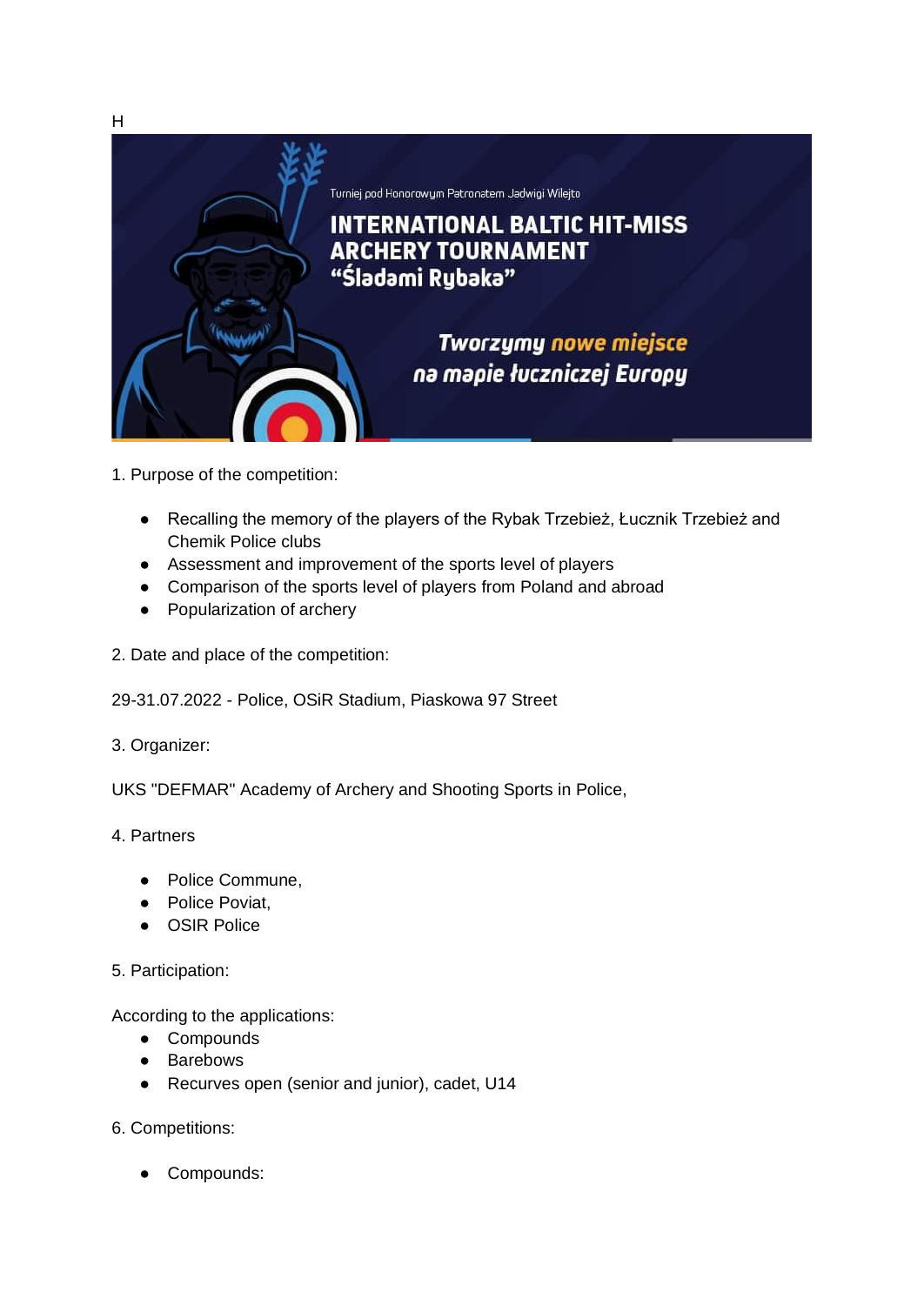qualifications  $2x50m -$  target  $\varnothing$  80 (5-x), eliminations (hit-miss target)

- Barebow: qualifications 2x50m - target Ø122, eliminations (hit-miss target)
- Recurves open (senior and junior): qualifications 2x70m - target Ø 122, eliminations (hit-miss target)
- Recurves cadets: qualifications 2x60m - target Ø 122, eliminations (hit-miss target)
- Recurve U14: qualifications 2x40m - target Ø122, eliminations (hit-miss target)
- 7. Applications

# **Registration of applications will start at 8:00 PM on May 22, 2022.**

*NOTE: The number of places is limited - the order of applications counts.*

Register now via the e-form at: <https://defmarpolice.pl/rejestracja>

Assistance needed? Please, contact the organizer:

- Katarzyna Chmielewska Tel. 794 680 359;
- Marek Stemplowski Tel. 601 669 529;
- English language: e-mail: [defmaruks@gmail.com](mailto:defmaruks@gmail.com)
- 1. The number of places is limited the order of applications and the timely payment of the entry fee through a Bank transfer counts.
- **2. Registration will be opened until June 30, 2022, or until there are places available.**
- **3. To have your place guaranteed, pay the entry fee to the given bank account until July 10, 2022.**
- 4. Applications done after June 30 (if there will be still places available) does not guarantee the receipt of the starter package.

8. Classifications:

Classifications will be held on the basis of the qualification round in each category of competition. The organizer reserves the right to combine the classifications of women and men in a given category, if there will less than 4 players in a category.

9. Titles and distinctions:

Compounds, Barebows, Recurves open (junior + senior):

● 1st place individually: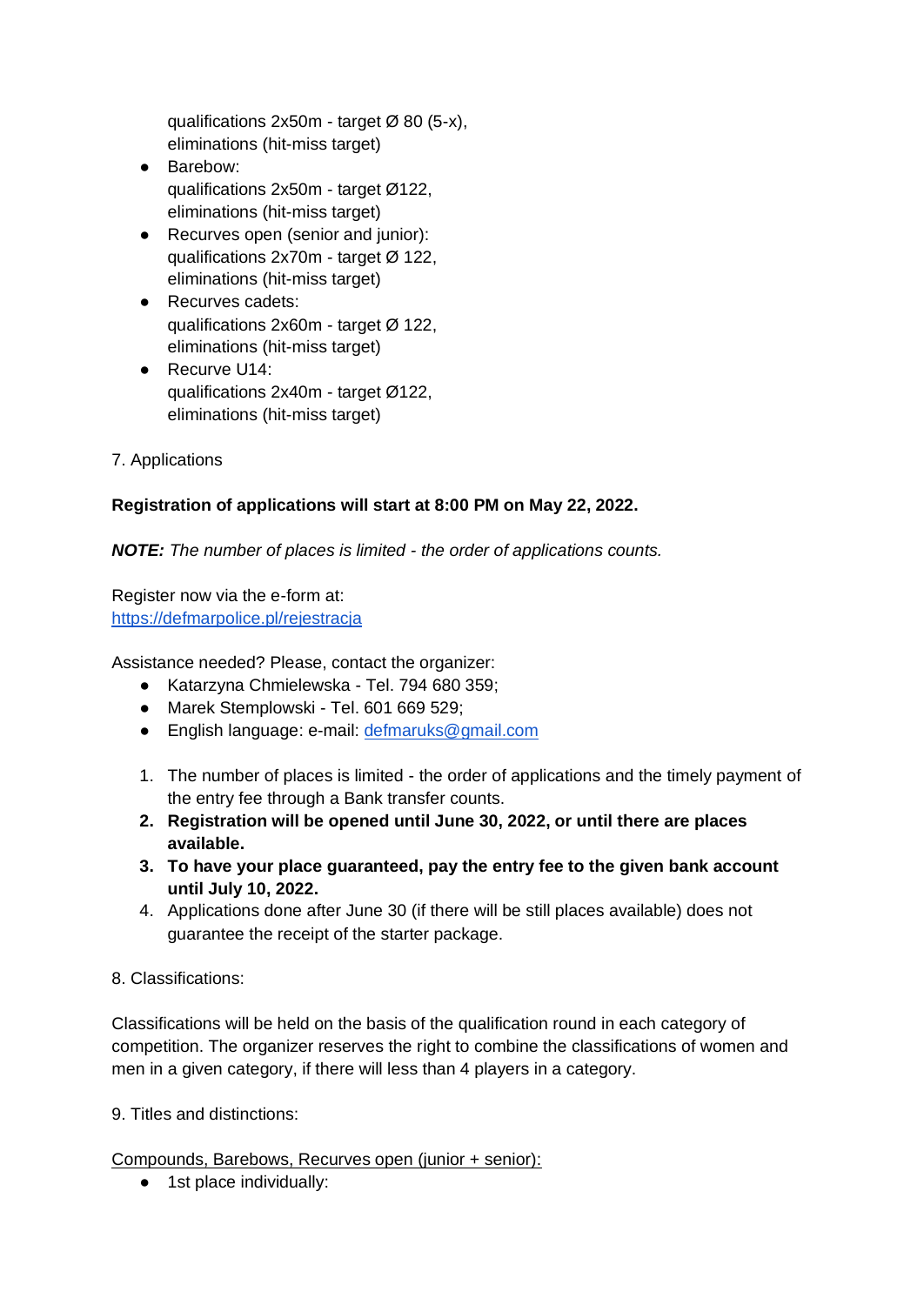the statuette of The Winner of The 2022 International Baltic Hit-Miss Archery Tournament - "Śladami Rybaka", financial award

- 2nd place individually: statuette, financial award
- 3rd place individually: statuette, financial award

## Recurves cadets and U14:

● 1-3 places individually: cups/statuettes, material prizes

Diplomas will be handed for places 1-4 in all categories.

- 1. The organizer reserves the right to award special prizes for the highest qualifications result in a given category (not divided into men/women) - awards depend on the sponsorship support.
- 2. Special prizes for The Second Chance Tournament are anticipated.
- 3. Every player receives a starter package with souvenirs from the Tournament.

10. Fees

- Compounds, Barebows, Recurve 130 PLN (30EUR)
- Recurve cadets, U14 60 PLN (20 EUR)
- Lunch at the competition site available 30 PLN per person. Please report the number of lunches in the application form. Only lunches paid in advance by July 10, 2022 via bank transfer (together with the entry fee) will be guaranteed. Unpaid lunches will not be ordered.

The entry fee should be paid to the organizer's bank account:

- For payments in PLN: PL 40 1050 1559 1000 0090 3184 9855
- For payments in EUR: PL18 1050 1559 1000 0090 3184 9863

The application is fully registered only when the entry fee payment is provided. **Payments must be done no later than on July 10, 2022.**

The organizer reserves the right to remove a player from the initial list of participants, if no payment is made by the above-mentioned date. In such cases, a player from the reserve list can jump into his place.

11. Proposed accommodation:

- Free accommodation at the boarding school of Ignacy Łukasiewicz School Complex in Police. Please indicate such a need using the appropriate option in the application form. Limited number of places free of charge available - the order of applications and the timely payment of entry fee decides.
- Hotel Dobosz \*\*\* the organizer does not act as an intermediary in booking.

12. The competition management:

The competition management is performed by the Head Judge.

13. Final provisions: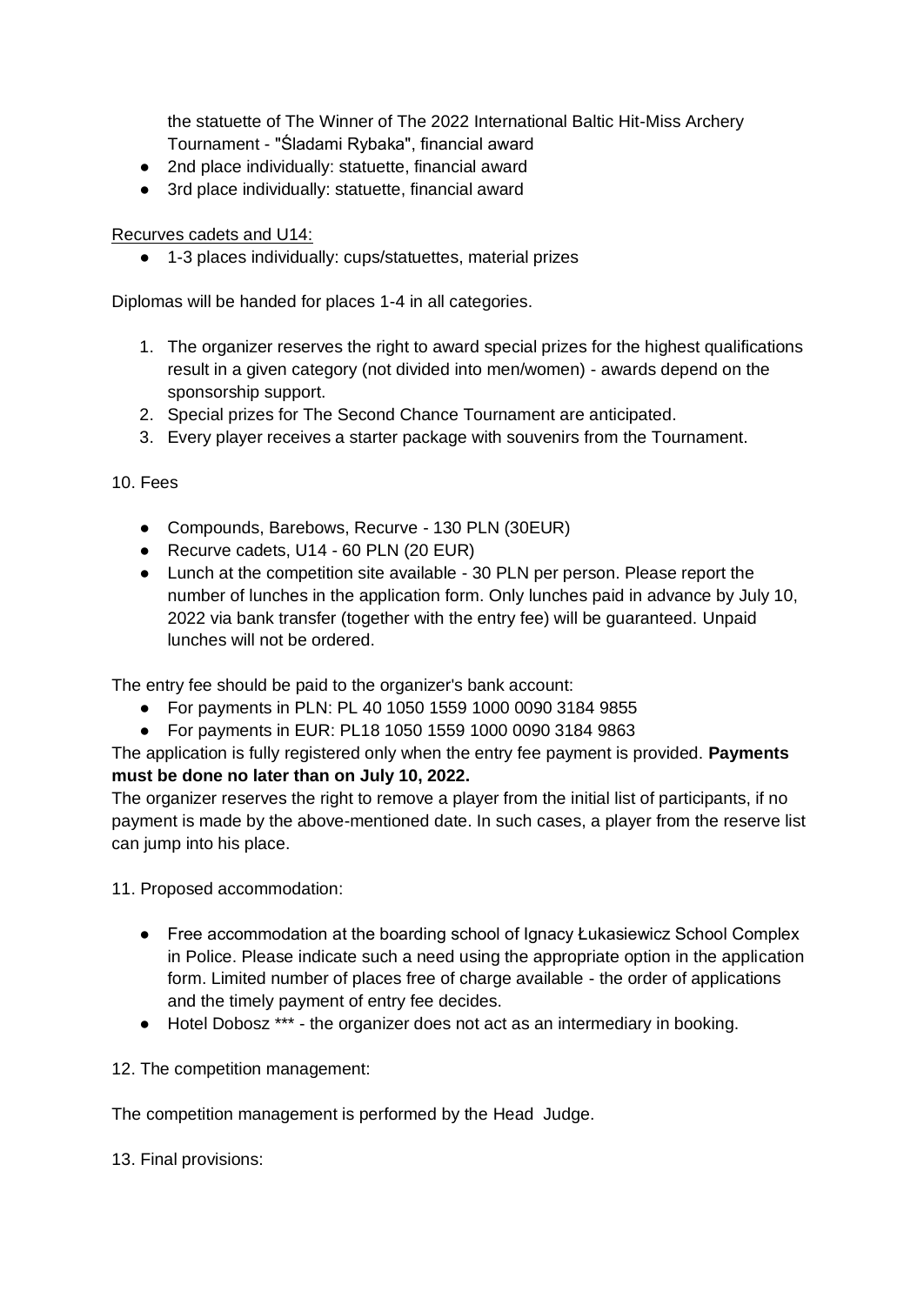- In addition to the above, the WA archery rules and regulations apply as well as a nationwide KN classification tournaments rules.
- The insurance of the participants of the tournament is the responsibility of their home clubs.
- Each competitor should have valid medical examinations and a valid license of the Polish Archery Association or any relevant national federation.
- Uniform club clothing is required, in the absence of club clothing, white T-shirts are required.
- The organizer is not responsible for lost, damaged or stolen items.

## **Planned schedule**

*NOTE: The schedule may change depending on the number of starting competitors. All information will be posted at:* [www.defmarpolice.pl](http://www.defmarpolice.pl/)  *and* [https://www.facebook.com/profile.php?id=100039868990359](http://www.defmarpolice.pl/)

## **Friday, July 29**

#### Qualification Round

Session 1 14:00 - 14:20 U14 Girls and Boys 14:20 - 15:15 Recurve Cadet Girls and Boys - Distance 1 15:15 - 16:10 Recurve Cadet Girls and Boys - Distance 2

#### Elimination Round

16:30 - 19:00 U14 Girls and Boys + Recurve Cadet Girls and Boys

#### **Saturday, July 30**

#### Qualification Round

Session 2 09:00 - 09:20 Compound OPEN + Barebow OPEN + Recurve OPEN

Session 3 09:20 - 10:45 Distance 1 10:45 - 12:10 Distance 2

Second Chance Tournament 12:30 - 14:00 U14 + Recurve Cadet

#### Elimination Round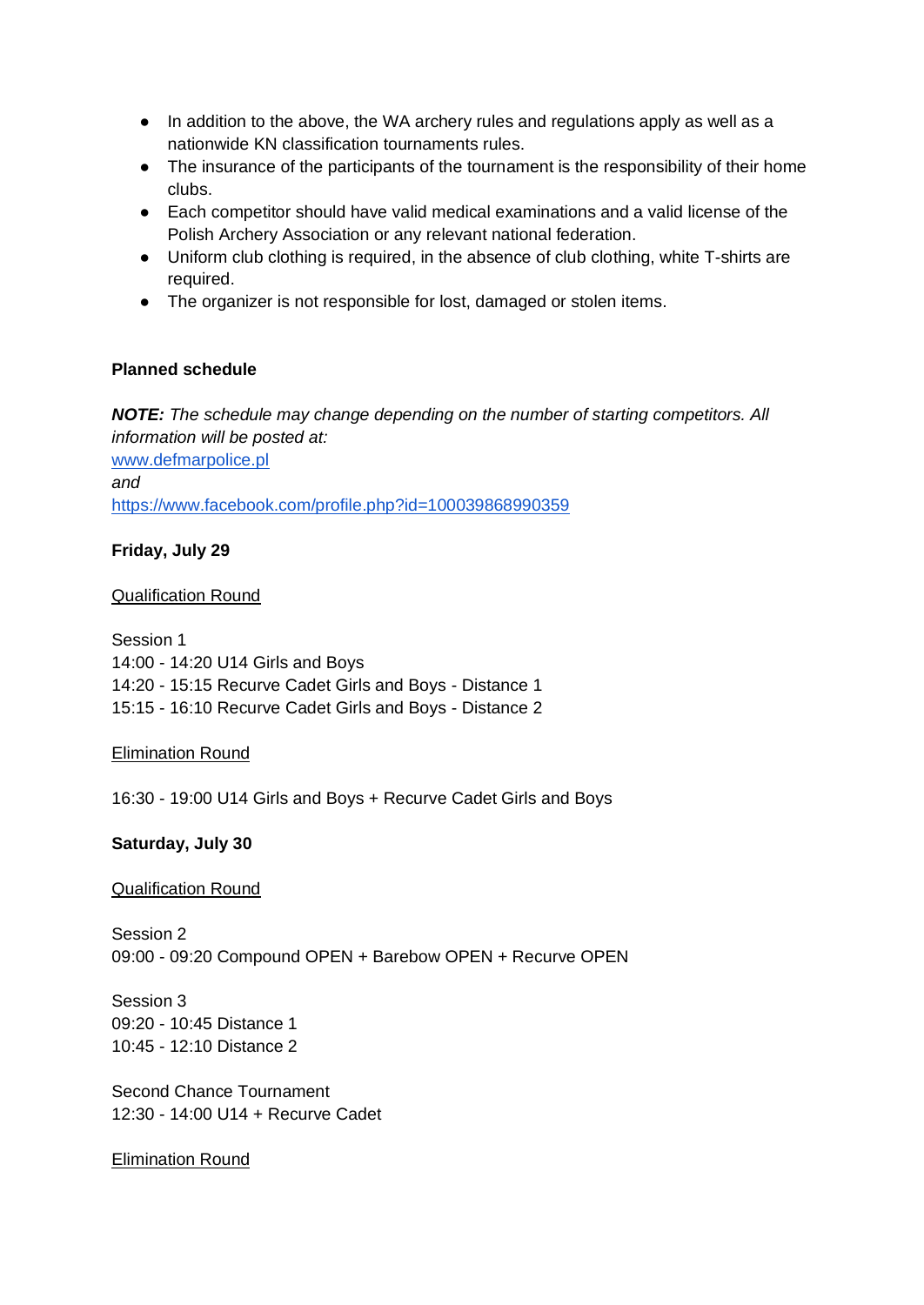14:30 - 18:00 Eliminations to the semi-finals: Barebow, Compound, Recurve

## **Sunday, July 31**

Second Chance Tournament 09:00 - 10:30 Barebow, Compound, Recurve

3rd place competition 10:45 - 11:15 All categories

**Finals** 11:30 - 14:00 Alternating duels 14:00 - 14:30 Decoration of the winners

## **Personal data protection**

- 1. The organizer of the event is the administrator of personal dataeac.
- 2. The personal data of the participants of the event will be processed for the purposes, scope and for the period of time necessary for organization, conduct and promotion of the International Baltic Hit-Miss Archery Tournament - 'Śladami Rybaka'.
- 3. Personal data of the Tournament participants will be used in accordance with the conditions specified in Regulation (EU) 2016/679 of the European Parliament and of the Council of 27 April 2016 on the protection of natural persons with regard to the processing of personal data and on the free movement of such data, and repealing Directive 95/46/EC (General Data Protection Regulation), Polish Law of August 29, 1997 on the protection of personal data (i.e. of 2016, item 922, UODO), Polish provisions adopted to enable the application of the GDPR, other applicable law and hereby Regulations.
- 4. The personal data administrator does not transfer data to a third party / international organization. Participants' personal data will not be processed automatically, including profiling.
- 5. The basis for the processing of your personal data is art. 23 sec. 1 point 3 of UODO and art. 6 sec. 1 letter b) of GDPR - performance of the contract (acceptance of the Regulations and application for participation in the Tournament is treated as a conclusion of the contract) and art. 23 sec. 1 point 1 of UODO and art. 6 sec. 1 letter a) of GDPR - voluntary, unambiguous, conscious and specific consent of the data subject.
- 6. Participants have the right to: a) access data, b) rectify data, c) delete data, d) restriction of data processing, e) withdrawal of consent to the processing of data in the form of image at any time, which, however, will prevent participation in the Tournament.
- 7. Participants also have the right to lodge a complaint against processing their data by the Administrator to the General Inspector for Personal Data Protection (and from May 25, 2018 the President of the Personal Data Protection Office) to process them data by the Administrator. The above-mentioned rights may be executed by means of a written statement of your requests sent to the Administrator's address.